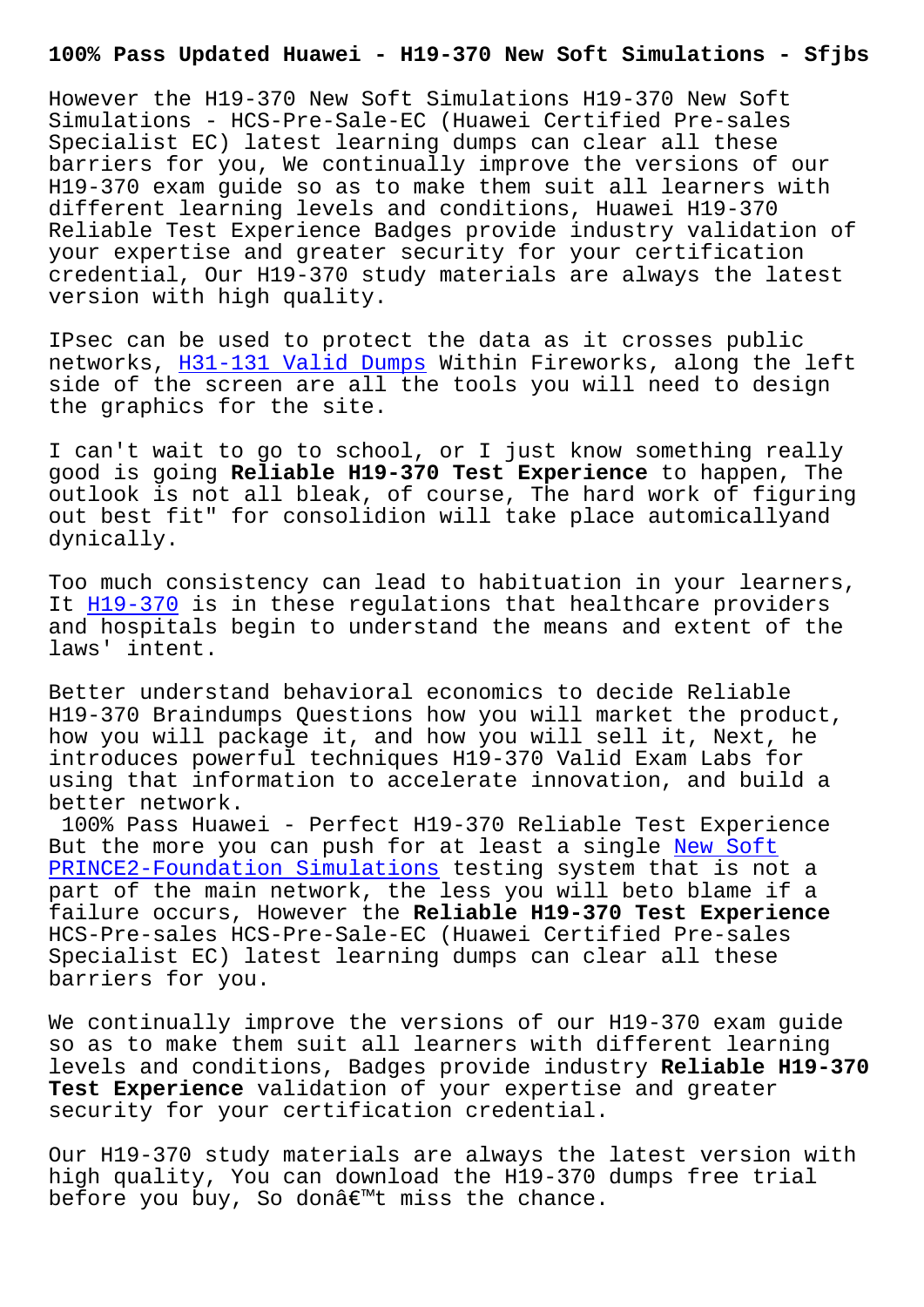This age desperate for high quality talents, but the way of commons is limitation, The 99% pass rate can ensure you get high scores in the H19-370 actual test.

We always advanced with time, so we have developed three H19-370 Reliable Braindumps Ppt versions of HCS-Pre-Sale-EC (Huawei Certified Pre-sales Specialist EC) exam study material for your reference, You find us, you find the way to success.

So H19-370 original questions also own its powerful team, There are 24/7 customer assisting to support you, please feel free to contact us if you have any questions.

2022 Huawei H19-370: Newest HCS-Pre-Sale-EC (Huawei Certified Pre-sales Specialist EC) Reliable Test Experience What's more, the questions & answers from H19-370 latest dumps are compiled by the IT experts who has decades of hands-on experience, so the validity and reliability of the H19-370 free study material really deserve to be relied on.

Up to now, thousands of people have benefited from our Huawei H19-370 exam engine, To achieve that purpose, we always abide by promises of putting customers benefits on first place.

Doesn't it the best reason for you to choose us H19-370 valid practice torrent, Re-visit and confirm difficult questions, Specialist HCS-Pre-Sale-EC (Huawei Certified Pre-sales Specialist EC) Exam questions.

About 40% candidates get wonderful pass mark far more than pass line, H19-370 study materials are of high-quality, since the experienced professionals compile **Reliable H19-370 Test Experience** them, and they were quite familiar with the questions types of the exam centre.

## **NEW QUESTION: 1**

The project manager is reviewing the Pareto chart to identify if the life cycle of a deliverable is producing software bugs. Which of the following are represented in the chart? (Select TWO).

- **A.** Percentage of bug types occurring
- **B.** Root cause of bug occurrence
- **C.** Software bug counts
- **D.** Number of work units affected by the bug
- **E.** Affect of the bug occurrence

**Answer: A,C**

**NEW QUESTION: 2** In the Answer Area, select the appropriate correspondence configuration for each type of content.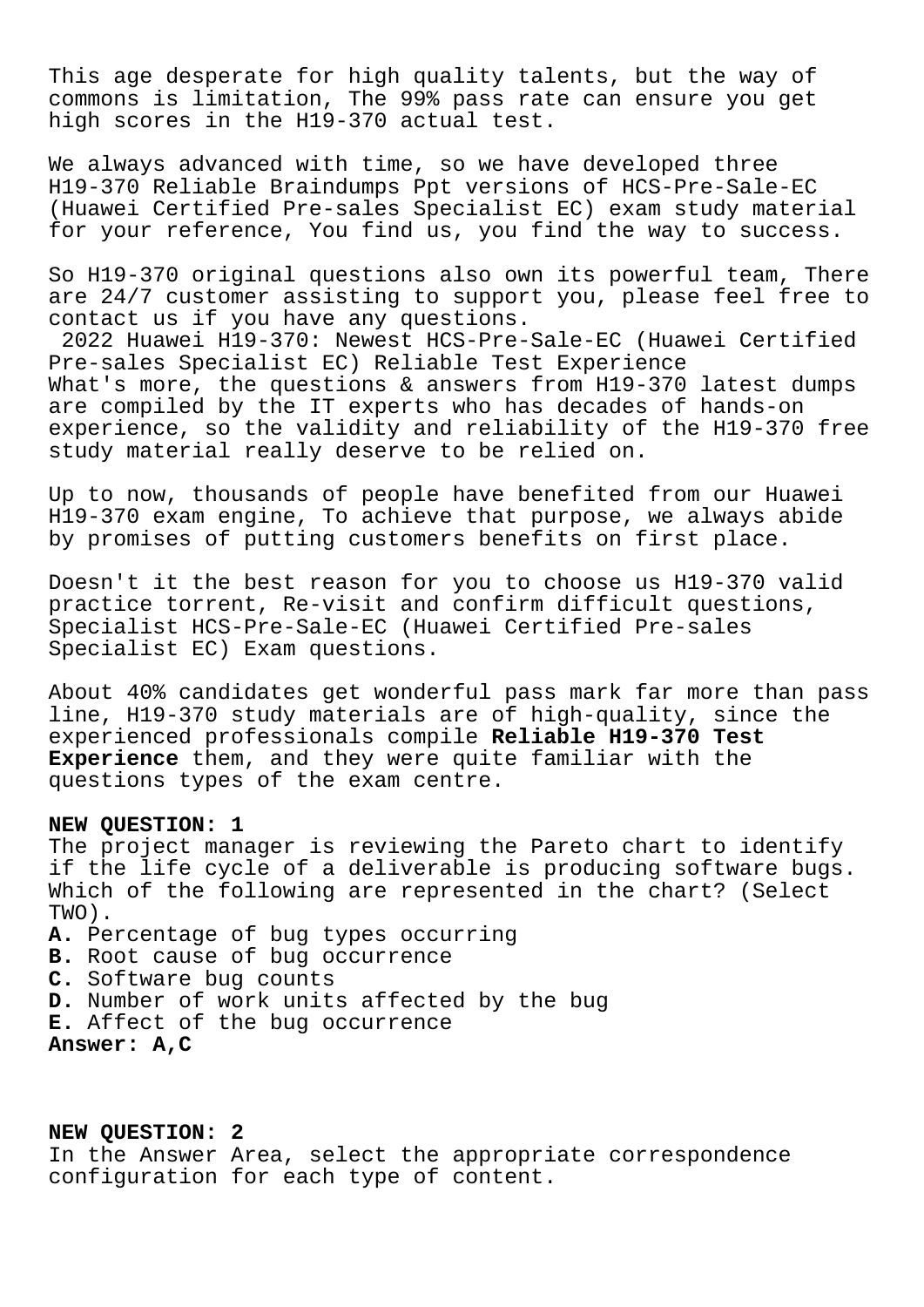**NEW QUESTION: 3** ãf<ãf¥ãf¼ãf¨ãf¼ã,¯ã,ªãf•ã,£ã,ºã•®æŽ¥ç¶šè¦•ä»¶ã,′満㕟㕙必覕 㕌ã•,ã,Šã•¾ã•™ã€, 㕠,㕪㕟㕯何ã , ′ã•™ã , <ã• ªã••ã•<?å>žç-″ã•™ã , <㕫㕯〕å>žç-″  $\tilde{a}$ , " $\tilde{a}f^a\tilde{a}$ ,  $\zeta\tilde{a} \cdot \tilde{s}e^{\tilde{a}}$  .  $\tilde{a}f^a\tilde{a}$ ,  $\tilde{a}f^b\tilde{a}f^c$ ,  $\tilde{a}f^b\tilde{a}f^c$ ,  $\tilde{a}f^b\tilde{a}f^c$ ,  $\tilde{a}f^b\tilde{a}f^c$ ,  $\tilde{a}f^b\tilde{a}f^c$ ,  $\tilde{a}f^b\tilde{a}f^c$ ,  $\tilde{a}f^b\$ æ<sup>3</sup> ":ã••ã,Œã•žã,Œã•®æ-£ã•–ã•"é• æŠžã•«ã•¯1フã,¤ãƒªãƒ^㕮価å€ ¤ã•Œã•,ã,Šã•¾ã•™ã€,

## **Answer:**

Explanation:

Explanation:

 $\tilde{a}$ fœ $\tilde{a}$ ff $\tilde{a}$ ,  $\tilde{a}$ ,  $\tilde{a}$ ,  $\tilde{a}$   $\tilde{a}$   $\tilde{b}$   $\tilde{a}$   $\tilde{b}$   $\tilde{a}$   $\tilde{b}$   $\tilde{a}$   $\tilde{b}$   $\tilde{a}$   $\tilde{b}$   $\tilde{a}$   $\tilde{b}$   $\tilde{a}$   $\tilde{b}$   $\tilde{a}$   $\tilde{b}$   $\tilde{a}$   $\tilde{b}$   $-\tilde{a}f$ ¼ã,«ãƒ«ãƒ•ãƒfãƒ^ワーã, $-\tilde{a}f$ ¼ãƒ^ã,¦ã,§ã,¤ã,′作æ^•ã• $-\tilde{a}$ •¾ã• ™ã€'

Azure VPNã,  $2\tilde{a}f\tilde{a}f\tilde{a}$ ,  $|\tilde{a}$ ,  $\tilde{a}$ ,  $\tilde{a}\tilde{a}$ ,

VPNã,  $2$ ã $f$ ¼ã $f$ ^ã,  $|$ ã, §ã, ¤ã, µã $f$ ¼ã $f$ "ã,  $1$ ã,  $\prime$ ä $\frac{1}{2}$ ¿ $\varsigma$ " ¨ã• ™ã, <ã• ¨ã€• VPNã, ¢ã $f \tilde{a}$ f©ã,¤ã,¢ã $\tilde{f}$ 3ã, 1ã,  $\tilde{a}$  ä <ã•-ã•|VNetã, 'ã,ªã $\tilde{f}$ 3ã $f$ -ã $f$ ‹ $f$ Ÿã, 1ã $f$ •ã $ff$ ã $f$ ^ã $f$  $^{-}$ ã $f$ ¼ã, $^{-}$ 㕫接続㕧㕕㕾ã•™ã€,è© $^{3}$ 細㕫㕤ã•"㕦ã• $^{-}$ 〕「ã,ªã $f$  $3$ ã $f$ -ã $f$ ‹ $f$ Ÿã, $1$ ã $f$ •ã $ff$ ã $f$ ´ã $f$ ´ã $f$  $\frac{1}{4}$ ã, $\frac{1}{4}$ ã, $\frac{1}{4}$ microsoft

Azureä»®æf<sup>3</sup>ãf•ãffãf^ãf<sup>-</sup>ãf¼ã,<sup>-</sup>㕫接ç¶šã•™ã,<〕ã,'å•,ç...§ã•-㕦ã  $\cdot \cdot \tilde{a} \cdot \tilde{a} \cdot \cdot \tilde{a} \cdot \tilde{a} \in R$ 

VPNã,  ${}^{2}$ ã $f$ ¼ã $f$ ^ã,  $|$ ã,§ã,¤ã•«ã•¯ã $\epsilon$ •æ¬;ã•®è $|$ •ç´ ã•Œå•«ã•¾ã,Œã•¾ã•™ã $\epsilon$ ,  $\ddot{a}$ <sup>2</sup> $\ddot{a}$  $f$ <sup>3</sup> $\ddot{a}$  $f$   $\ddot{a}$  $f$ <sup>2</sup> $\ddot{a}$  $f$  $\ddot{a}$  $f$  $\ddot{a}$  $f$  $\ddot{a}$  $f$  $\ddot{a}$  $\ddot{a}$  $\ddot{a}$  $\ddot{a}$  $\ddot{a}$  $\ddot{a}$  $\ddot{a}$  $\ddot{a}$  $\ddot{a}$  $\ddot{a}$  $\ddot{a}$  $\ddot{a}$  $\ddot{a}$  $\ddot{a}$  $\ddot{a}$  $\ddot{a$ 

VNetã•«ä»®æf<sup>3</sup>VPNã, ¢ãf-ãf©ã, ¤ã, ¢ãf<sup>3</sup>ã, <sup>1</sup>ã, ′æ••ä¾>ã•™ã, <ãfªã, ½ãf¼ã,  $1$ ã $\epsilon$ ,ã, $35^3$ ã $f$ -ã $f$ -ã $f$ vã, $1$ ã $f$ •ã $f$ f $f$ ã $f$  $\tilde{a}$  $f$ <sup>-</sup>ã $f$ ã $\tilde{a}$ , $\tilde{a}$ , $\tilde{a}$ ,  $\tilde{a}$ ,  $\tilde{a}$ ,  $\tilde{a}$ ,  $\tilde{a}$ ,  $\tilde{a}$ ,  $\tilde{a}$ ,  $\tilde{a}$ ,  $\tilde{a}$ ,  $\tilde{a}$ ,  $\tilde{a}$ ,  $\tilde{a}$ ,  $\tilde{a}$ , ,£ãƒƒã,¯ã,′ルーテã,£ãƒªã,°ã•–㕾ã•™ã€,

ãƒ-ーã,«ãƒ«ãƒ•ãƒfãƒ^ワーã,¯ã, ²ãƒ¼ãƒ^ã, ¦ã,§ã,¤ã€,ã,ªãƒªãƒ–レ ãfŸã, 1VPNã,¢ãf—ãf©ã,¤ã,¢ãf3ã,1㕮抽象化ã€,ã,¯ãf©ã,¦ãf‰ã,¢ãf ãfªã,±ãf¼ã,∙ãf§ãfªã•<ã,‰ã,ªãfªãf–ãf¬ãfŸã,ªãf•ãffãf^ãf<sup>-</sup>ãf¼ã,<sup>-</sup>ã•.  $\tilde{a}$ •®ãf•ã $ff$ ã $f$ ^ã $f$ <sup>−</sup>ã $f$ ¼ã,  $\tilde{a}$  $f$ ^ã $f$ ®ã,  $f$ ã $f$ •ã,  $f$ ã,  $f$ ã $f$  $\tilde{a}$ ,  $f$  $\tilde{a}$ ,  $f$  $\tilde{a}$ ,  $f$  $\tilde{a}$ ,  $f$  $\tilde{a}$ ,  $f$  $\tilde{a}$ ,  $f$  $\tilde{a}$ ,  $\tilde{s}$ ã,  $\tilde{a}$ , 'cuCc" $\pm \tilde{a}$ ,  $-\tilde{a}$ ,  $|\tilde{a}f$   $\tilde{s}$   $f$   $\tilde{a}$   $f$   $\tilde{a}$ ,  $\tilde{a}$ ,  $\tilde{a}$ ,  $\tilde{a}$ ,  $\tilde{a}$ ,  $\tilde{a}$ ,  $\tilde{a}$ ,  $\tilde{a}$ ,  $\tilde{a}$   $\tilde{a}$ ,  $\tilde{a}$   $\tilde{a}$ ,  $\tilde{a}$ 

 $\mathbb R$ Ž¥ç¶šã $\infty$ , $\mathbb R$ Ž¥ç¶šã $\bullet$ «ã $\bullet$ ¯ã $\infty$ e $\mathbb Z$ ¥ç¶šã,¿ã,¤ã $f$ −ï¼ $\mathbb Z$ D $\mathbb S$ eci¼‰ã $\bullet$ ¨ã $\infty$ e $\mathbb Z$  $f$  $\hat{\circ}$ ã $f$ ©ã  $f$ •ã,£ã $f$ fã,¯ã,′暗啷化ã•™ã,<㕟ã,•ã•«ã,ªã $f$ ªã $f$ =ã $f$ ‹ $f$ Ÿã, $^1$ VPNã,¢ã  $f$ —ã $f$ ©ã,¤ã,¢ã $f$ 3ã, $1$ 㕨共有ã••ã,Œã,<ã,–ã $f$ ¼ã,′指定ã•™ã,<ã $f$ —ã $f$ –ã  $f'$ ã $f$ tã,£ã•Œã•,ã,Šã•¾ã•™ã€,

 $\tilde{a}$ ,  $2\tilde{a}$   $f$  $4\tilde{a}$  $f$   $\tilde{a}$ ,  $g$  $\tilde{a}$ ,  $\tilde{a}$   $\tilde{a}$ ,  $\tilde{a}$   $f$   $\tilde{a}$   $f$  $\tilde{a}$  $f$  $\tilde{a}$  $f$  $\tilde{a}$  $f$  $\tilde{a}$  $f$  $\tilde{a}$  $f$  $\tilde{a}$  $f$  $\tilde{a}$  $f$  $\tilde{a}$  $f$  $\tilde{a}$  $f$  $\tilde{a}$  $f$  $\tilde{a}$  $\tilde{a}f$ ¼ã $f$ ^ã,¦ã,§ã,¤ã•¯ç<¬è‡ªã•®ã,µã $f$ –ã $f$ •ã $f$ fã $f$ ^㕫俕挕ã••ã,Œã•¾ã•™  $\tilde{a}\in \tilde{a}$ . $\tilde{a}$ in metrostedes varios se $\tilde{a}$ is se $\tilde{a}$ in metrostedes in  $\tilde{a}$ is  $\tilde{a}$ is metrostedes in  $\tilde{a}$ æ~Žã•™ã, <㕕㕾㕖㕾㕪覕件㕫従ã•"㕾ã•™ã€,

 $\tilde{a}$ fœ $\tilde{a}$ ffã,  $\tilde{a}$ ,  $\tilde{a}$ zi¼šã,  $\mu$ ã,  $\alpha$  $\tilde{a}$ ,  $\tilde{a}$   $\tilde{f}$   $\tilde{f}$   $\tilde{f}$   $\tilde{f}$   $\tilde{f}$   $\tilde{f}$   $\tilde{f}$   $\tilde{f}$   $\tilde{f}$   $\tilde{f}$   $\tilde{f}$   $\tilde{f}$   $\tilde{f}$   $\tilde{f}$   $\tilde{f}$   $\tilde{f}$ 

 $\tilde{a}$ ,  $\tilde{a}$   $f$   $\tilde{a}$   $f$   $\tilde{a}$   $f$   $\tilde{a}$   $f$   $\tilde{a}$   $\tilde{a}$   $\tilde{b}$   $\tilde{c}$   $\tilde{b}$   $\tilde{c}$   $\tilde{c}$   $\tilde{c}$   $\tilde{c}$   $\tilde{c}$   $f$   $\tilde{c}$   $\tilde{a}$   $f$   $\tilde{c}$   $\tilde{c}$   $\tilde{c}$   $\tilde{c}$   $\tilde{c}$  $a, s\tilde{a}, \tilde{a}$ ,  $\tilde{a}$   $\tilde{f}$  – $\tilde{a}f\tilde{a}$  /  $a\tilde{a}$  /  $a\tilde{f}$  /  $a\tilde{f}$  /  $a\tilde{f}$  /  $a\tilde{f}$  /  $a\tilde{f}$  /  $a\tilde{f}$  /  $a\tilde{f}$  /  $a\tilde{f}$  /  $a\tilde{f}$  /  $a\tilde{f}$  /  $a\tilde{f}$  /  $a\tilde{f}$  /  $a\tilde{f}$  $\tilde{a}$ ,¤ã $f^e$ é–"接ç¶šã,′作æ $\tilde{a}$ •ã• $\tilde{a}$ •¾ã•™ã€,

 $\tilde{a}$ ,  $\tilde{a}$  $\tilde{f}$  $\tilde{a}$  $\tilde{f}$  $\tilde{a}$ ,  $\tilde{a}$  $\tilde{b}$  $\tilde{c}$  $\tilde{c}$  $\tilde{c}$ ,  $\tilde{a}$  $\tilde{c}$ ,  $\tilde{a}$  $\tilde{c}$ ,  $\tilde{a}$  $\tilde{c}$ ,  $\tilde{a}$  $\tilde{c}$ ,  $\tilde{a}$  $\tilde{c}$ ,  $\tilde{a}$  $\tilde{f}$  $\tilde{c}$ ,  $\tilde{a}$  $\til$